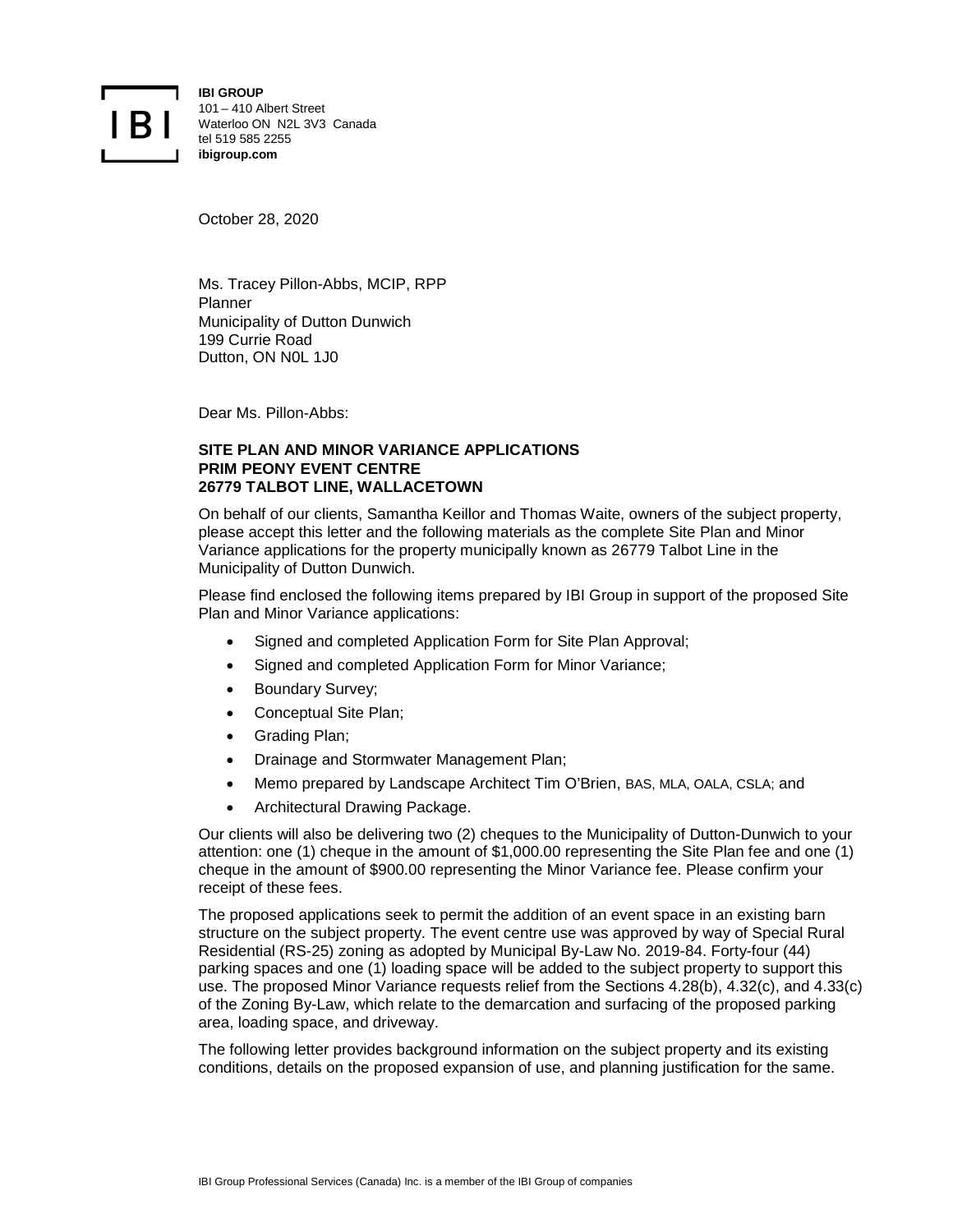Ms. Tracey Pillon-Abbs, MCIP, RPP – October 28, 2020

# **1.0 Background**

The subject property is municipally known as 26779 Talbot Line in the Municipality of Dutton Dunwich and legally known as Part Lot 1, Concession 8 Dunwich, Part 1 11R3953; Dutton/Dunwich. It is located on the southeastern corner of the intersection of Talbot Line and Dunborough Road, in the western portion of the Hamlet of Wallacetown. The subject property is approximately 13,929.9 square metres (1.3929 hectares) in area with approximately 82.29 metres of frontage on Talbot Line.

As displayed in **[Figure 1](#page-1-0)**, the subject property is currently used as a hobby farm and includes a single detached dwelling, a barn, and a shed. A home occupation currently exists on the subject property, as one of our clients currently operates a catering business, 'The In Home Chef', from the existing residence and kitchen located in a portion of the barn. A fenced in area serving as a horse amenity exists in the southeastern portion of the subject property, which will continue to exist following the addition of the event centre. The subject property features trees along its perimeter and along the existing driveway.

There are two (2) accesses for the property: one (1) fronting onto Talbot Line to the north and the other fronting onto Dunborough Road to the west. The subject property is mainly surrounded by agricultural uses to the north, south, east, and west. A single detached dwelling is located directly across Dunborough Road to the west.



**Figure 1:** Site Conditions (Source: Google Earth)

# <span id="page-1-0"></span>**2.0 Proposed Development**

Our clients are proposing to convert the existing barn on the subject property to an event centre space with capacity for approximately 145 people, named Prim Peony Event Centre. An approximately 375 square metre concrete pad has been constructed to provide an outdoor patio for the event centre. For events, portable washroom facilities will be provided immediately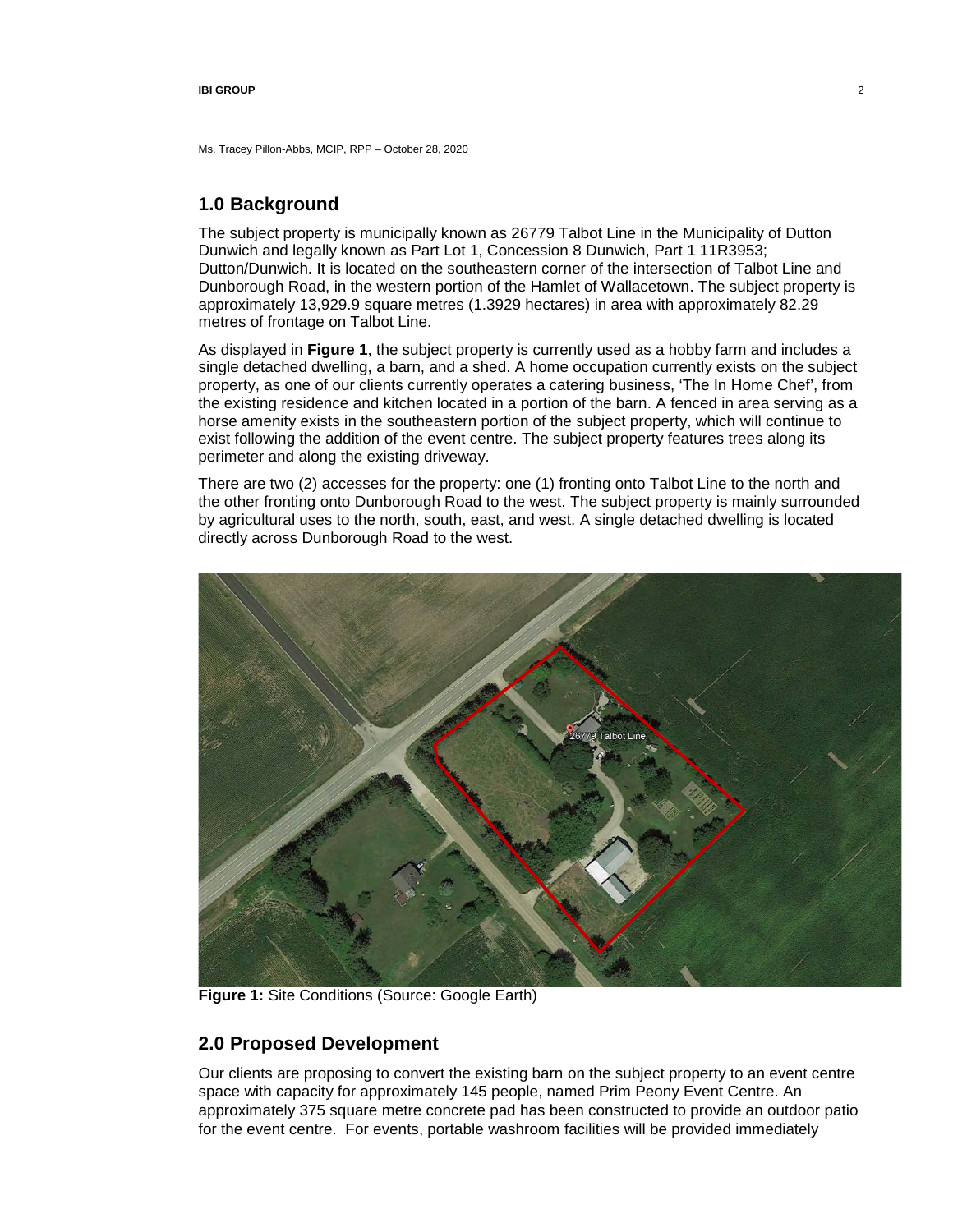Ms. Tracey Pillon-Abbs, MCIP, RPP – October 28, 2020

southeast of the barn. Forty-four (44) parking spaces, one of which is accessible with close access to the main entrance of the barn, will be provided within two (2) parking areas between the barn and Dunborough Road, on the southwestern portion of the subject property. A loading space is proposed immediately beside the barn.

The horse amenity area on the subject property will be maintained in the western portion of the subject property. Amenity areas for the proposed event centre and existing residential use exist north and east of the barn. The proposed Site Plan is enclosed in this application.

This Minor Variance application seeks relief from the following Zoning By-Law regulations:

**Sections 4.28(b):** Parking area shall have a cement or asphalt binder or any other permanent type of surfacing to prevent the raising of dust or loose particles, and the limits of said parking area shall be defined by a fence, curb, or other suitable obstruction designed to provide a neat appearance; and prevent the encroachment of vehicles on adjoining property;

**Section 4.32(c):** Loading spaces and approaches to be maintained with a stable surface that is treated to prevent the raising of dust or loose particles;

**Section 4.33(c):** A driveway leading to a loading area or parking area shall be defined by a curb of concrete or rolled asphalt and be maintained with a cement or asphaltic binder or any other permanent surfacing. In addition, said driveway shall be located no closer than 15.0 metres from the limits of the rights-of-way at a street intersection**.**

The proposal provides two (2) parking areas on grass surfacing delineated by a fence between the northern parking area and the horse amenity area. Railway ties define the remainder of the parking areas. The proposed loading space and driveway will be located on existing gravel. The proposed driveway leading to the parking areas will also be defined by railway ties to further delineate drive aisles.

## **3.0 Planning Controls**

The land use policy framework applicable to 26779 Talbot Line consists of Provincial legislation, plans and policy statements, and the County of Elgin Official Plan, the Municipality of Dutton Dunwich Official Plan, and the Municipality of Dutton Dunwich Zoning By-Law. Based on previous approval for the event centre use, the development is consistent to the policies of the PPS 2020, and conforms to the Elgin County Official Plan, and the Municipality of Dutton-Dunwich Official Plan. The following section provides an overview of the applicable Zoning By-Law policies as they apply to the subject property.

## **Municipality of Dutton Dunwich Zoning By-Law**

### **Rural Residential Zone Exception No. 25 (RS-25)**

The subject property is zoned Special Rural Residential Zone Exception No. 25 (RS-25). Permitted uses include an event centre and all other uses permitted in the RS Zone. This zoning further permits the existing barn on the subject property to be used for an event centre use. As a result, our clients' proposal is permitted within the RS-25 Zone.

The following table summarizes the regulations applicable within the RS-25 Zone and describes how the existing development on the subject property complies.

| <b>Regulation</b> | <b>Required</b> | <b>Proposed</b> |  |
|-------------------|-----------------|-----------------|--|
|-------------------|-----------------|-----------------|--|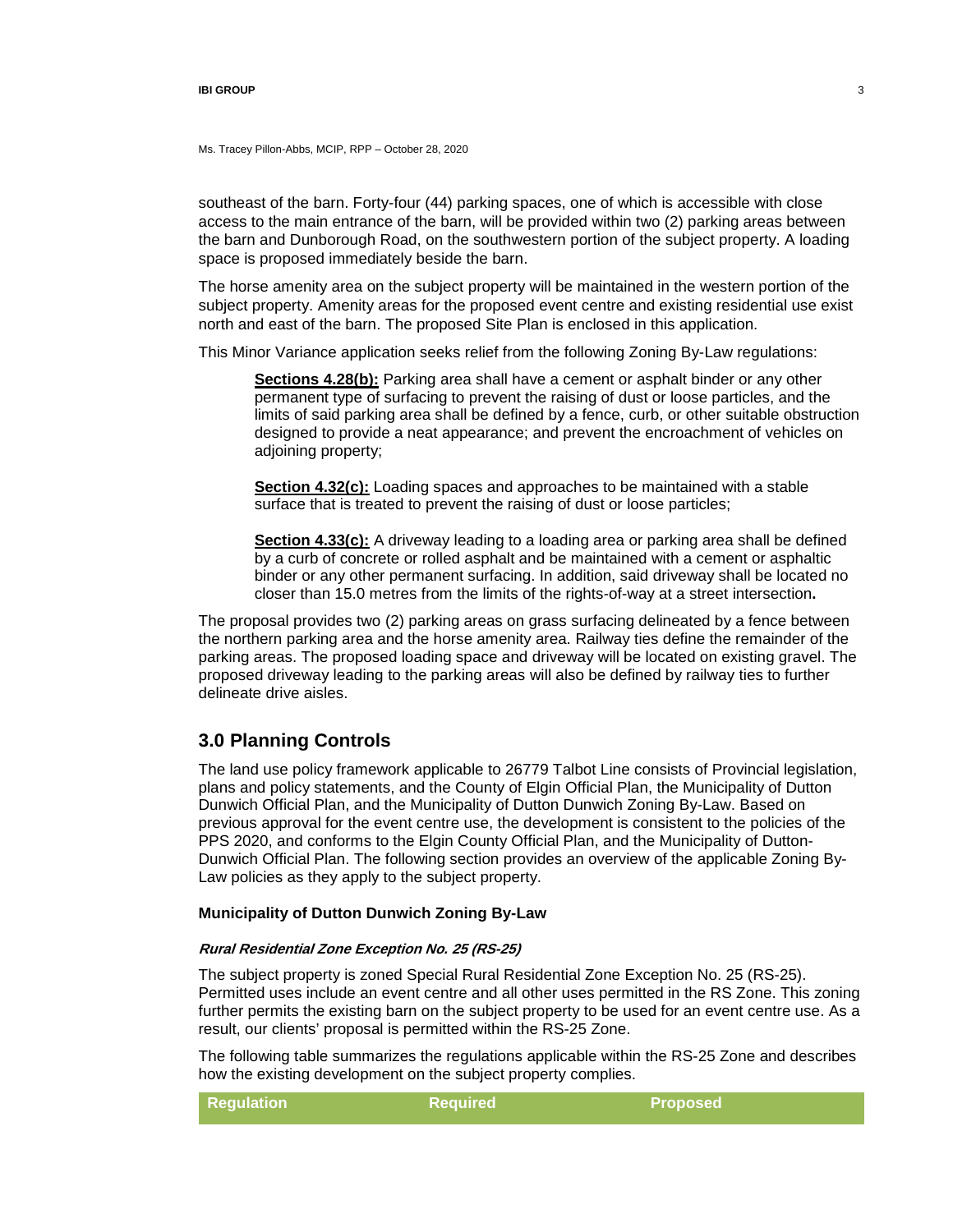Ms. Tracey Pillon-Abbs, MCIP, RPP – October 28, 2020

| <b>Minimum Lot Area</b>                                      |                  |                  |
|--------------------------------------------------------------|------------------|------------------|
|                                                              | 2,750 sq. m      | 13,929.9 sq. m   |
| <b>Minimum Lot Frontage</b>                                  | 30.0 m           | 89.3 m           |
| <b>Maximum Lot Coverage</b>                                  | 30%              | 3.3%             |
| <b>Maximum Building Height</b>                               | 10.5 m           | 8.8 <sub>m</sub> |
| <b>Minimum Floor Area</b>                                    | 90.0 sq. m       | 308 sq. m        |
| <b>Minimum Front Yard Depth</b>                              | 15.0 m           | 44.7 m           |
| <b>Minimum Side Yard Width</b>                               | 3.0 <sub>m</sub> | 17.3 m           |
| <b>Minimum Rear Yard Depth</b>                               | 7.5 m            | 8.31 m           |
| <b>Minimum Number of</b><br><b>Accessible Parking Spaces</b> | 1                | $\mathbf{1}$     |
| <b>Minimum Number of</b><br><b>Loading Spaces</b>            | 1                | 1                |

The minimum number of required parking spaces within the RS-25 Zone is forty-four (44) spaces, which is also met by our clients' proposal.

## **Parking, Loading, Entrance/Exit Standards**

Sections 4.28 to 4.33 of the Zoning By-Law sets out the standards for parking areas, parking spaces, accessible parking spaces, loading spaces, and for entrances and exits to these loading and parking areas. The following table outlines these regulations and discusses whether our clients' proposal complies.

| <b>Regulation</b> |                                                                                                                 | <b>Proposed</b> |                                                                                                                                                 |
|-------------------|-----------------------------------------------------------------------------------------------------------------|-----------------|-------------------------------------------------------------------------------------------------------------------------------------------------|
|                   | <b>4.28 Standards for Parking Areas</b>                                                                         | a)              | Adequate drainage facilities will be                                                                                                            |
| permitted:        | Where in this By-Law parking areas for more<br>than four (4) vehicles are required or                           |                 | provided and maintained throughout<br>the subject property as per the<br>Municipality's requirements. See the<br>enclosed Stormwater Management |
|                   | a) Adequate drainage facilities shall be<br>provided and maintained in                                          |                 | Plan and Grading Plan prepared by<br><b>IBI Group.</b>                                                                                          |
|                   | accordance with the requirements of<br>the Municipality;                                                        |                 | <b>b)</b> The two (2) proposed parking areas<br>will be provided on a grass surface.                                                            |
|                   | b) Parking area shall have a cement or<br>asphalt binder or any other<br>permanent type of surfacing to         |                 | The limits of the parking areas will be<br>defined by fencing and railway ties,<br>providing a neat appearance.                                 |
|                   | prevent the raising of dust or loose<br>particles, and the limits of said<br>parking area shall be defined by a | C)              | Not applicable. Lighting is not<br>provided in the proposed parking<br>areas.                                                                   |
|                   | fence, curb, or other suitable<br>obstruction designed to provide a<br>neat appearance; and prevent the         | d)              | Not applicable. No parking structure<br>is proposed.                                                                                            |
|                   | encroachment of vehicles on<br>adjoining property;                                                              |                 | e) One (1) standard-sized accessible<br>parking sign will be added to the                                                                       |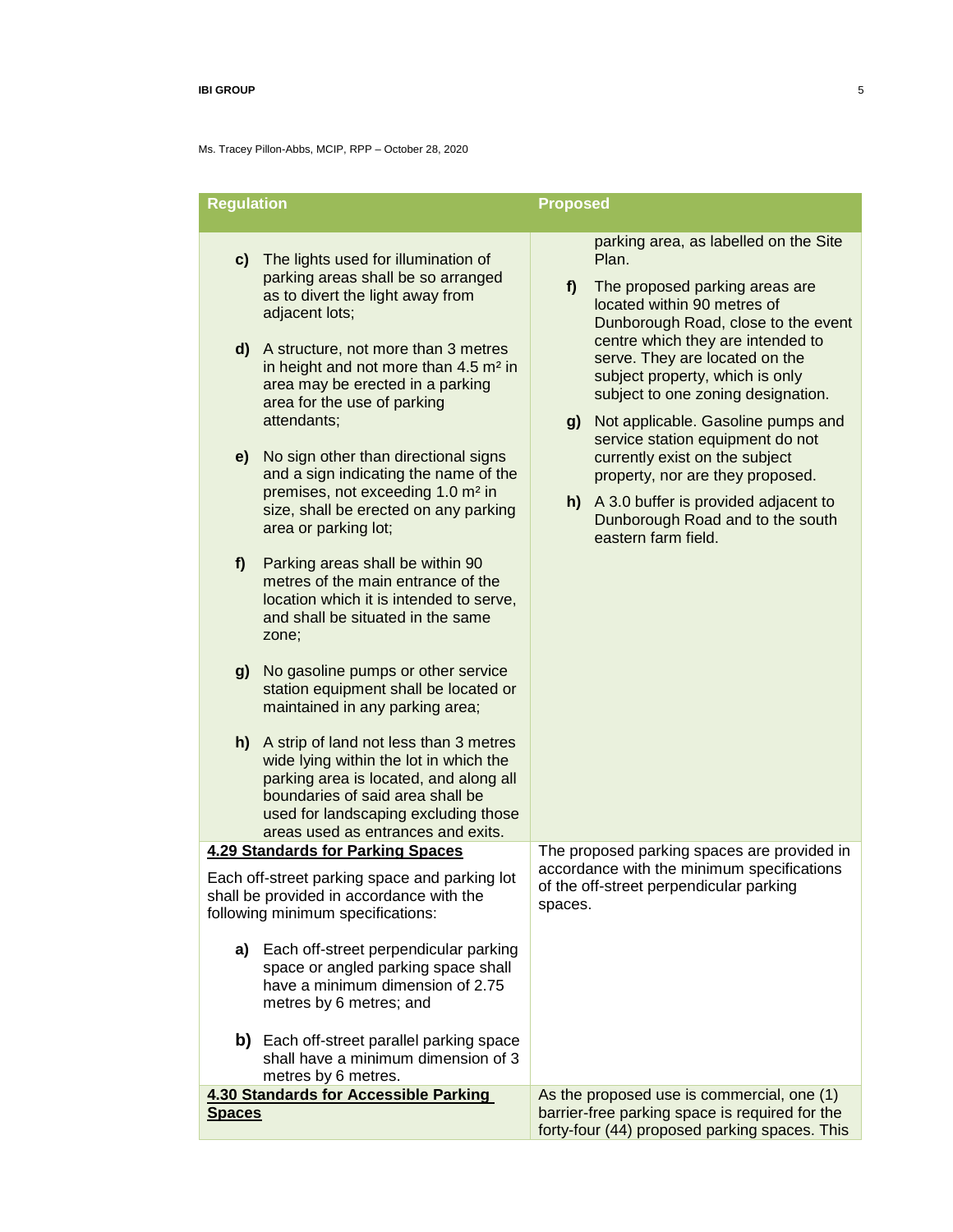| <b>Regulation</b>                                                                                                                                                                                                                                                                                                                                  |                                                                                                                                                                                                                                                                                                              | <b>Proposed</b>                                                                                                                                                                                                                                                  |
|----------------------------------------------------------------------------------------------------------------------------------------------------------------------------------------------------------------------------------------------------------------------------------------------------------------------------------------------------|--------------------------------------------------------------------------------------------------------------------------------------------------------------------------------------------------------------------------------------------------------------------------------------------------------------|------------------------------------------------------------------------------------------------------------------------------------------------------------------------------------------------------------------------------------------------------------------|
|                                                                                                                                                                                                                                                                                                                                                    |                                                                                                                                                                                                                                                                                                              |                                                                                                                                                                                                                                                                  |
| 4.30.1: Each off-street accessible parking<br>space shall be provided in accordance with<br>the following minimum specifications:                                                                                                                                                                                                                  |                                                                                                                                                                                                                                                                                                              | parking space is provided adjacent to the<br>proposed concrete walkway access to the<br>main entrance to the event barn, in<br>accordance with the minimum specifications                                                                                        |
| a)                                                                                                                                                                                                                                                                                                                                                 | The minimum size of an accessible<br>parking space shall be:                                                                                                                                                                                                                                                 | for perpendicular accessible parking spaces.<br>One (1) standard-sized accessible sign will<br>be placed at the provided accessible space.                                                                                                                       |
| i.                                                                                                                                                                                                                                                                                                                                                 | 5 metres by 6 metres for a<br>perpendicular parking space or<br>angled parking space; and                                                                                                                                                                                                                    |                                                                                                                                                                                                                                                                  |
| ii.                                                                                                                                                                                                                                                                                                                                                | 3.9 metres by 6.7 metres for<br>parallel parking.                                                                                                                                                                                                                                                            |                                                                                                                                                                                                                                                                  |
|                                                                                                                                                                                                                                                                                                                                                    | 4.30.2: The minimum number of accessible<br>parking spaces for:                                                                                                                                                                                                                                              |                                                                                                                                                                                                                                                                  |
| a)                                                                                                                                                                                                                                                                                                                                                 | A residential (minimum 6 units) or<br>commercial or institutional use shall<br>be 1 space for every 50 required<br>parking spaces or portion thereof;                                                                                                                                                        |                                                                                                                                                                                                                                                                  |
|                                                                                                                                                                                                                                                                                                                                                    | b) A medical use shall be 1 space for<br>every 20 required parking spaces or<br>portion thereof; and                                                                                                                                                                                                         |                                                                                                                                                                                                                                                                  |
|                                                                                                                                                                                                                                                                                                                                                    | c) An industrial use shall be 1 space for<br>every 100 required parking spaces or<br>portion thereof.                                                                                                                                                                                                        |                                                                                                                                                                                                                                                                  |
|                                                                                                                                                                                                                                                                                                                                                    | 4.31: Loading Spaces                                                                                                                                                                                                                                                                                         | A loading space has been identified on the                                                                                                                                                                                                                       |
| No person shall erect or use any building or<br>structure in any commercial or industrial zone<br>which involves the movement of goods,<br>merchandise, or materials unless off-street<br>loading spaces are provided and maintained<br>upon the same lot on which the principal use<br>is located in accordance with the following<br>provisions: |                                                                                                                                                                                                                                                                                                              | Site Plan in proximity to the main event<br>centre entrance and kitchen, in accordance<br>with the minimum specifications for loading<br>spaces in the Zoning By-Law.<br>The Site Plan further identifies one (1) drop-<br>off/pick-up area which may be used on |
|                                                                                                                                                                                                                                                                                                                                                    |                                                                                                                                                                                                                                                                                                              | occasion for event centre materials, such as<br>entertainment equipment, decorations, or<br>food.                                                                                                                                                                |
| a)                                                                                                                                                                                                                                                                                                                                                 | One loading space shall be provided<br>for every 1900 m <sup>2</sup> or fraction thereof<br>of the total floor area, to a maximum<br>of six (6) loading spaces in any<br>loading area except where the total<br>floor area is less than 300 m <sup>2</sup><br>whereby no loading space shall be<br>required; |                                                                                                                                                                                                                                                                  |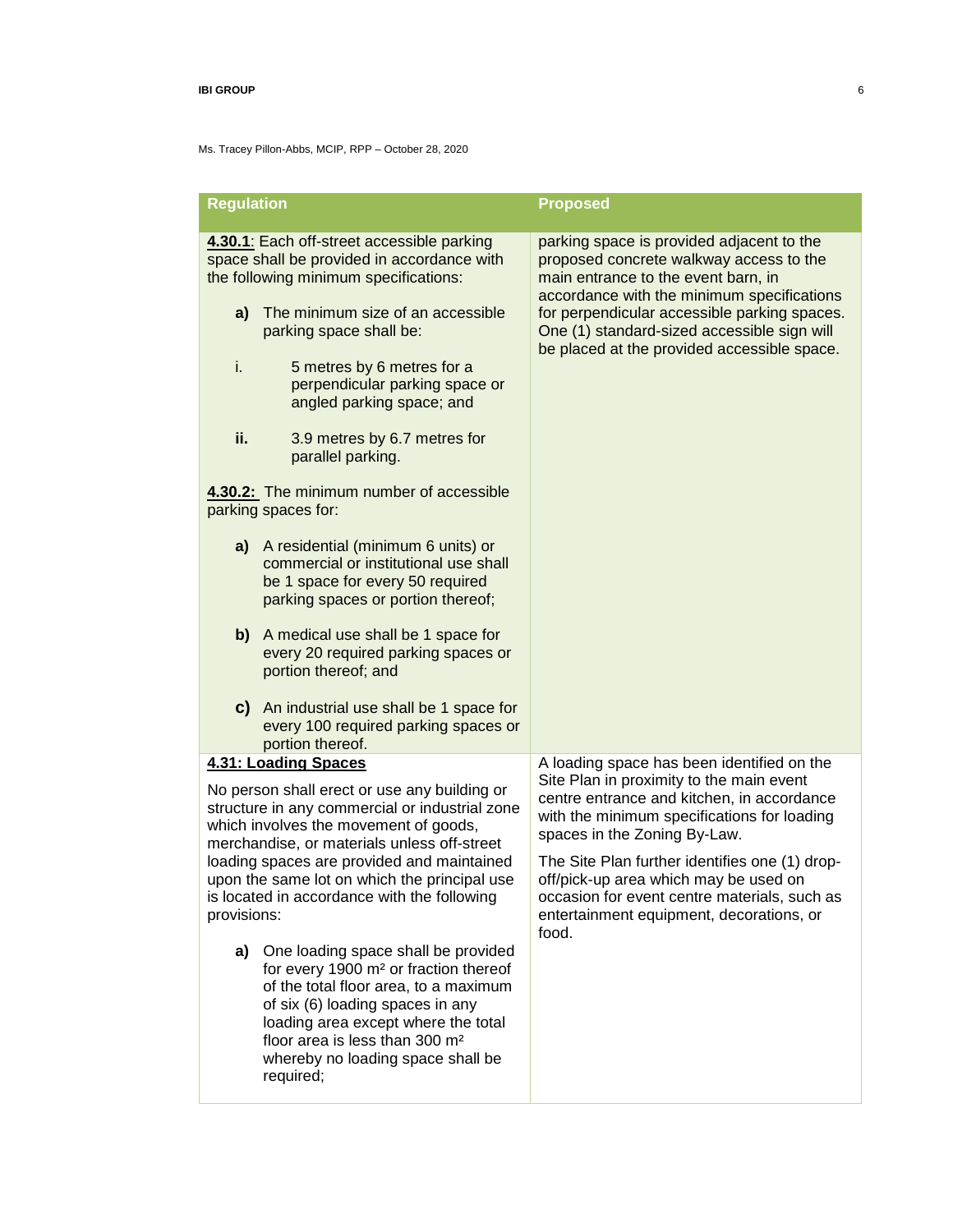| <b>Regulation</b>                                                                                                                                                                                                                                                                                                                                                                                                            | <b>Proposed</b>                                                                                                                                                                                                                                                                                                                                                                                                                                                                 |  |  |
|------------------------------------------------------------------------------------------------------------------------------------------------------------------------------------------------------------------------------------------------------------------------------------------------------------------------------------------------------------------------------------------------------------------------------|---------------------------------------------------------------------------------------------------------------------------------------------------------------------------------------------------------------------------------------------------------------------------------------------------------------------------------------------------------------------------------------------------------------------------------------------------------------------------------|--|--|
| b) Loading spaces shall have<br>dimensions not less than 3.5 metres<br>by 14 metres;<br>c) Loading spaces shall not have less<br>than 4.5 metres of clearance.                                                                                                                                                                                                                                                               |                                                                                                                                                                                                                                                                                                                                                                                                                                                                                 |  |  |
|                                                                                                                                                                                                                                                                                                                                                                                                                              |                                                                                                                                                                                                                                                                                                                                                                                                                                                                                 |  |  |
| <b>4.32: Standards for Loading Spaces</b><br>Where in this By-Law loading spaces are<br>required or permitted, the following standards<br>shall apply:<br>a) Adequate driveway space to permit<br>the safe maneuvering of vehicles on<br>the lot such that they do not cause<br>an obstruction or a hazardous<br>condition on adjacent streets;<br>b) Adequate drainage facilities in<br>accordance with requirements of the | The proposed loading space will<br>a)<br>allow loading vehicles to safely<br>manoeuvre throughout the lot by<br>entering via the Dunborough Road<br>access and exiting via the Talbot<br>Line exit.<br>Adequate drainage facilities will be<br>b)  <br>provided and maintained throughout<br>the subject property as per the<br>Municipality's requirements. See the<br>enclosed Stormwater Management<br>Plan and Grading Plan prepared by<br>IBI Group which demonstrates how |  |  |
| Municipality;<br>c) Loading spaces and approaches to<br>be maintained with a stable surface<br>that is treated to prevent the raising<br>of dust or loose particles;<br>d)<br>Illumination of loading spaces so<br>arranged as to be diverted away from<br>any adjacent residential, institutional,                                                                                                                          | stormwater will be managed on the<br>site.<br>c) The proposed loading space will be<br>located on existing gravel. Based on<br>the opinion of Landscape Architect<br>Tim O'Brien (BAS, MLA, OALA,<br>CSLA) of IBI Group, the gravel<br>loading space maintains adequate<br>bearing capacity.                                                                                                                                                                                    |  |  |
| or open space zone;<br>e)<br>Loading spaces to be located in the<br>rear yard where a lot has access at<br>both the front and rear to a street or<br>road.                                                                                                                                                                                                                                                                   | d)<br>Not applicable. The proposed loading<br>space is located near the existing<br>barn. The lights from this barn will<br>provide any necessary illumination.<br>The loading area is located on<br>e)<br>existing gravel beside the barn and is<br>suitably removed from and buffered<br>by existing landscape elements from<br>Talbot Line.                                                                                                                                  |  |  |
| 4.33 Standards for Entrances and Exits for<br><b>Loading and Parking Areas</b><br>Where in this By-Law, loading spaces or                                                                                                                                                                                                                                                                                                    | Only one (1) entrance/exit for<br>a)<br>vehicular traffic will be provided per<br>parking area.                                                                                                                                                                                                                                                                                                                                                                                 |  |  |
| parking areas for more than four (4) vehicles<br>are required or permitted:                                                                                                                                                                                                                                                                                                                                                  | <b>b)</b> The railway ties proposed for the<br>access will be 6.0 metres in width to<br>delineate the access area.                                                                                                                                                                                                                                                                                                                                                              |  |  |
| a) Entrance and exit ramps for vehicular<br>traffic shall not exceed two (2) in<br>number and each ramp shall have a<br>maximum width of 7.5 metres;                                                                                                                                                                                                                                                                         | Based on the proposed uses, there<br>will be minimal two-way traffic and<br>only during the events taking place<br>approximately once a week on a                                                                                                                                                                                                                                                                                                                               |  |  |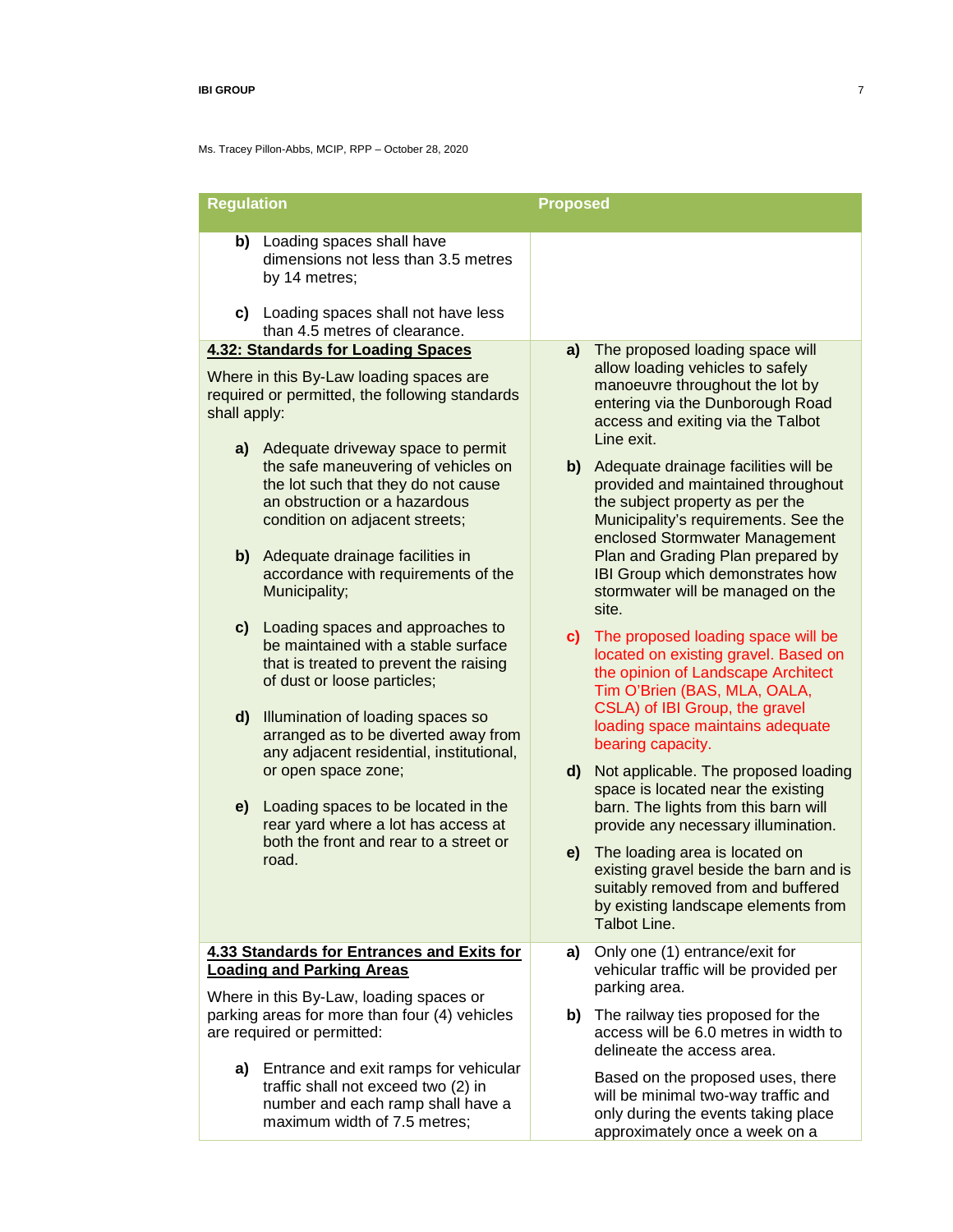Ms. Tracey Pillon-Abbs, MCIP, RPP – October 28, 2020

| <b>Regulation</b> |                                                                                                                                                                                                                                                                                                                                                                                                                                                                                                                                                                                                                                       | <b>Proposed</b> |                                                                                                                                                                                                                                                                                                                                                                                                                                                                                                                                                          |
|-------------------|---------------------------------------------------------------------------------------------------------------------------------------------------------------------------------------------------------------------------------------------------------------------------------------------------------------------------------------------------------------------------------------------------------------------------------------------------------------------------------------------------------------------------------------------------------------------------------------------------------------------------------------|-----------------|----------------------------------------------------------------------------------------------------------------------------------------------------------------------------------------------------------------------------------------------------------------------------------------------------------------------------------------------------------------------------------------------------------------------------------------------------------------------------------------------------------------------------------------------------------|
| C)                | <b>b)</b> A driveway leading to any loading<br>area or parking area shall have a<br>minimum width of 3 metres for one-<br>way traffic, and a minimum width of 6<br>metres for two-way traffic, and the<br>maximum width of a driveway shall<br>be 7.5 metres.<br>A driveway leading to a loading area<br>or parking area shall be defined by a<br>curb of concrete or rolled asphalt and<br>be maintained with a cement or<br>asphaltic binder or any other<br>permanent surfacing. In addition,<br>said driveway shall be located no<br>closer than 15.0 metres from the<br>limits of the rights-of-way at a street<br>intersection. | C)              | seasonal basis. Traffic can exit to<br>Talbot Line.<br>The existing driveway leading to the<br>proposed parking areas will be<br>defined by railway ties. The use of<br>railway ties will highlight and align<br>with the aesthetic appeal of the barn<br>while fulfilling the same function as a<br>curb of concrete or rolled asphalt.<br>The existing gravel surfacing will be<br>maintained.<br>This driveway is not located within<br>15.0 metres of the limits of the rights-<br>or-way of the intersection of Talbot<br>Line and Dunborough Road. |

As outlined above, a Minor Variance is required to seek relief from Sections 4.28(b), 4.32(c) 4.33(c) of the Zoning By-Law.

# **4.0 Planning Justification – Proposed Minor Variances**

The following section provides land use rationale in support of the proposed Minor Variance sought by our clients and provides an analysis of how the variances satisfy the four tests set out in Section 45 of the Planning Act.

## **Test No. One: Proposed variances maintain the general purpose and intent of the Official Plan**

The following table identifies the regulations which this Zoning By-Law Amendment seeks relief from and analyzes how the requested variances maintain the general purpose and intent of the Official Plan.

| <b>Zoning Regulation</b>                                                                                                                                                                                                                                                                                                        | <b>Analysis of Variance</b>                                                                                                                                                                                                                                                                                                 |
|---------------------------------------------------------------------------------------------------------------------------------------------------------------------------------------------------------------------------------------------------------------------------------------------------------------------------------|-----------------------------------------------------------------------------------------------------------------------------------------------------------------------------------------------------------------------------------------------------------------------------------------------------------------------------|
| <b>4.28 Standards for Parking Areas</b><br>Where in this By-Law parking areas for more<br>than four (4) vehicles are required or<br>permitted:                                                                                                                                                                                  | To facilitate the addition of an event centre<br>use in the existing barn, this proposed<br>variance requests relief from Section 4.28 of<br>the Zoning By-Law to permit a grass parking<br>area delineated by railway ties.                                                                                                |
| b) Parking area shall have a cement or<br>asphalt binder or any other permanent type of<br>surfacing to prevent the raising of dust or<br>loose particles, and the limits of said parking<br>area shall be defined by a fence, curb, or<br>other suitable obstruction designed to provide<br>a neat appearance; and prevent the | The proposed addition of an event centre use<br>in an existing barn on the subject property is<br>in keeping with the County of Elgin Official<br>Plan, as Farm Related Tourism<br>Establishments are permitted as secondary<br>uses within the Agricultural Area designation<br>subject to the criteria set out by Section |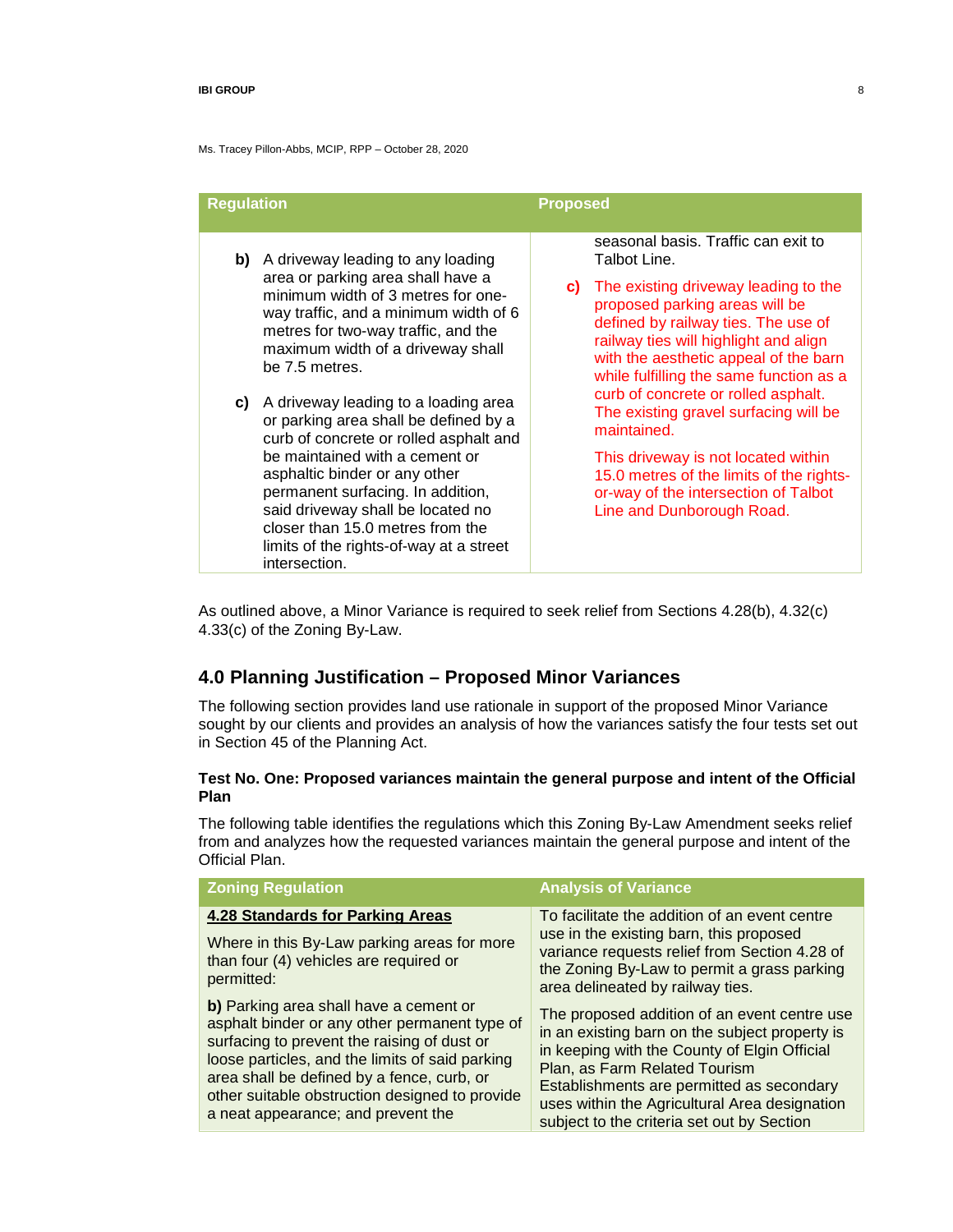| <b>Zoning Regulation</b>                                                                                                                                                                                                                                                                                                                                                                           | <b>Analysis of Variance</b>                                                                                                                                                                                                                                                                                                                                                                                                                                                                                                                                                                                                                                               |
|----------------------------------------------------------------------------------------------------------------------------------------------------------------------------------------------------------------------------------------------------------------------------------------------------------------------------------------------------------------------------------------------------|---------------------------------------------------------------------------------------------------------------------------------------------------------------------------------------------------------------------------------------------------------------------------------------------------------------------------------------------------------------------------------------------------------------------------------------------------------------------------------------------------------------------------------------------------------------------------------------------------------------------------------------------------------------------------|
| encroachment of vehicles on adjoining<br>property;                                                                                                                                                                                                                                                                                                                                                 | C2.7.4. It is our opinion that the proposal<br>meets these criteria, as it is not anticipated to<br>produce any negative impacts for neighbours<br>or cause significant traffic hazards. The<br>proposal will also provide adequate on-site<br>parking facilities and promote the rural<br>character of the County by preserving an<br>existing barn. The proposed event centre will<br>utilize the existing driveways and services on<br>the subject property.                                                                                                                                                                                                           |
|                                                                                                                                                                                                                                                                                                                                                                                                    | This proposal also conforms to the<br>Municipality of Dutton Dunwich Official Plan<br>as home occupations are permitted in the<br>Agricultural designation subject to the<br>requirements established by Section 2.1.9. It<br>is our opinion that our clients' proposal<br>conforms to the requirements for home<br>occupations within the Agricultural<br>designation, which will be conducted in the<br>existing barn. The primary use of the subject<br>property will continue to be a hobby farm and<br>a residential single detached dwelling. The<br>proposed event centre will be operated by<br>our clients, the owners and residents of the<br>subject property. |
| <b>4.32: Standards for Loading Spaces</b>                                                                                                                                                                                                                                                                                                                                                          | The proposed variance will allow existing                                                                                                                                                                                                                                                                                                                                                                                                                                                                                                                                                                                                                                 |
| Where in this By-Law loading spaces are<br>required or permitted, the following standards<br>shall apply:<br>c) Loading spaces and approaches to be<br>maintained with a stable surface that is                                                                                                                                                                                                    | gravel surfacing to accommodate the loading<br>space required for the proposed event centre.<br>See the analysis above regarding how the<br>proposed event centre use and home<br>occupation in the existing barn maintains the<br>general purpose and intent of the County of                                                                                                                                                                                                                                                                                                                                                                                            |
| treated to prevent the raising of dust or loose<br>particles;                                                                                                                                                                                                                                                                                                                                      | Elgin and Municipality of Dutton Dunwich<br><b>Official Plans.</b>                                                                                                                                                                                                                                                                                                                                                                                                                                                                                                                                                                                                        |
| <b>4.33 Standards for Entrances and Exits for</b>                                                                                                                                                                                                                                                                                                                                                  | The proposed variance will allow the existing                                                                                                                                                                                                                                                                                                                                                                                                                                                                                                                                                                                                                             |
| <b>Loading and Parking Areas</b><br>Where in this By-Law, loading spaces or<br>parking areas for more than four (4) vehicles<br>are required or permitted:<br>c) A driveway leading to a loading area or<br>parking area shall be defined by a curb of<br>concrete or rolled asphalt and be maintained<br>with a cement or asphaltic binder or any other<br>permanent surfacing. In addition, said | gravel surfacing on the driveway to be<br>maintained in order to support the addition of<br>an event centre in the existing barn on the<br>subject property. Railway ties are a proposed<br>to be used to delineate the driveway,<br>whereas this regulation requires a curb of<br>concrete or rolled asphalt. As discussed<br>above, the proposed use of an event centre<br>in the existing barn is in keeping with the<br>general intent of the Official Plan.                                                                                                                                                                                                          |
| driveway shall be located no closer than 15.0<br>metres from the limits of the rights-of-way at<br>a street intersection.                                                                                                                                                                                                                                                                          | Using railway ties to delineate the driveway<br>will also promote the rural character of the<br>barn, which is a criterion of Farm Related<br>Tourism Establishments as permitted                                                                                                                                                                                                                                                                                                                                                                                                                                                                                         |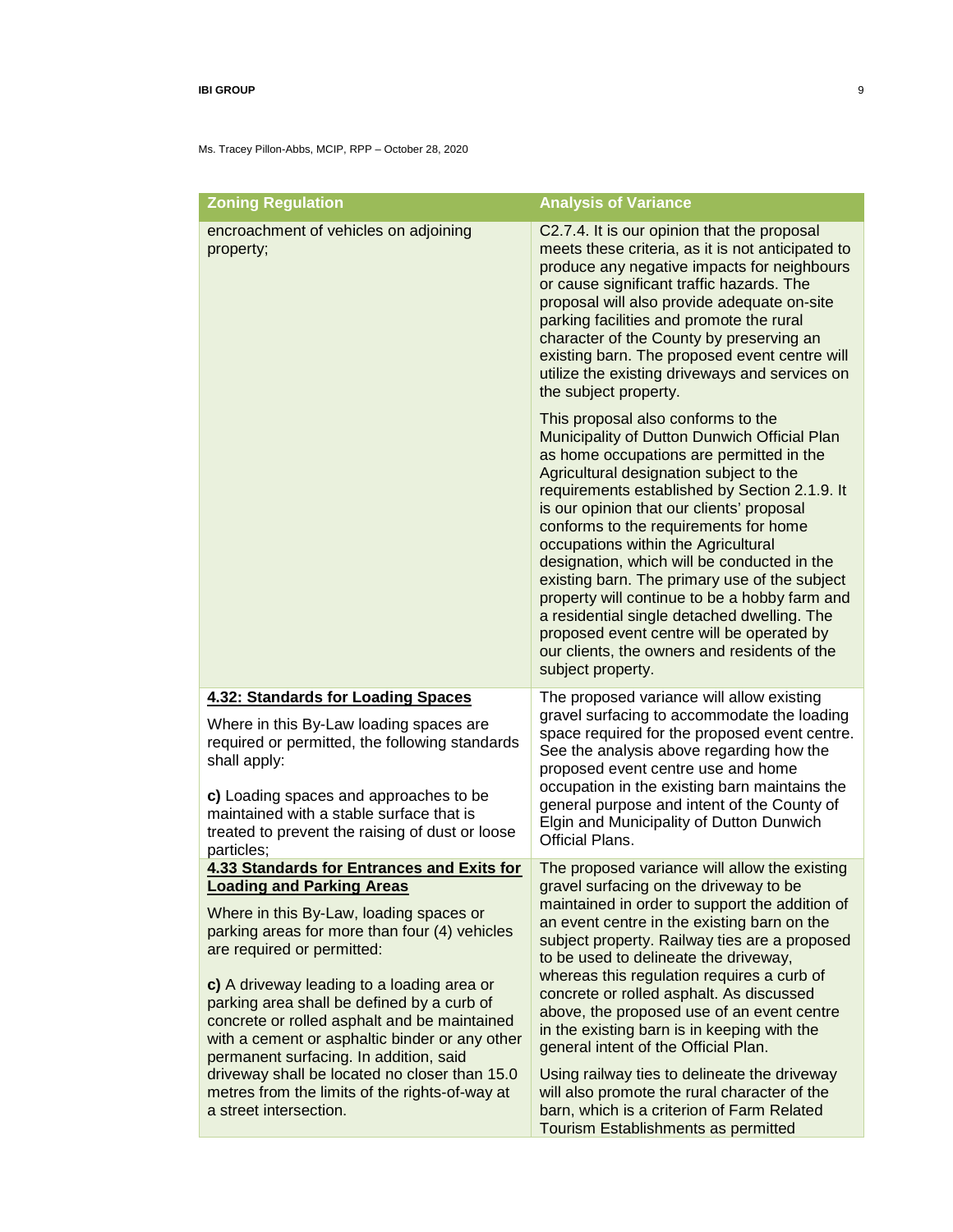Ms. Tracey Pillon-Abbs, MCIP, RPP – October 28, 2020

| <b>Zoning Regulation</b> | <b>Analysis of Variance</b>                                                                                                                                                                                                                                                                                                                                                            |
|--------------------------|----------------------------------------------------------------------------------------------------------------------------------------------------------------------------------------------------------------------------------------------------------------------------------------------------------------------------------------------------------------------------------------|
|                          | secondary uses within the Agricultural Area<br>designation in the County of Elgin Official<br>Plan. The existing driveways on the subject<br>property will also be utilized to support the<br>proposed event space, which is an additional<br>criterion of Farm Related Tourism<br>Establishments within the Agricultural Area<br>designation in the County of Elgin Official<br>Plan. |

## **Test No. Two: Proposed variance maintain to the general purpose and intent of the Zoning By-Law**

The RS-25 Zone permits an event centre use in the existing barn on the subject property. The proposal also provides the required number of parking spaces and meets all applicable RS zoning regulations.

The following table identifies the requested variances and analyzes the general purpose and intent of the Zoning By-Law is maintained.

| <b>Requested Variance</b>                                                                                                                                                                                                                                                                                                                                                                                                                                                                                                               | <b>Analysis</b>                                                                                                                                                                                                                                                                                                                                                                                                                                                                                                                                                                                                                                                                                                                                                                                                                                                                                                                                                                                                                                                                                                                                                                                         |
|-----------------------------------------------------------------------------------------------------------------------------------------------------------------------------------------------------------------------------------------------------------------------------------------------------------------------------------------------------------------------------------------------------------------------------------------------------------------------------------------------------------------------------------------|---------------------------------------------------------------------------------------------------------------------------------------------------------------------------------------------------------------------------------------------------------------------------------------------------------------------------------------------------------------------------------------------------------------------------------------------------------------------------------------------------------------------------------------------------------------------------------------------------------------------------------------------------------------------------------------------------------------------------------------------------------------------------------------------------------------------------------------------------------------------------------------------------------------------------------------------------------------------------------------------------------------------------------------------------------------------------------------------------------------------------------------------------------------------------------------------------------|
| <b>4.28 Standards for Parking Areas</b><br>Where in this By-Law parking areas for more<br>than four (4) vehicles are required or<br>permitted:<br>b) Parking area shall have a cement or<br>asphalt binder or any other permanent type of<br>surfacing to prevent the raising of dust or<br>loose particles, and the limits of said parking<br>area shall be defined by a fence, curb, or<br>other suitable obstruction designed to provide<br>a neat appearance; and prevent the<br>encroachment of vehicles on adjoining<br>property; | The proposed parking areas will be located<br>on a grass surface. In the attached opinion<br>letter from a Landscape Architect at IBI<br>Group, it is stated that the proposed parking<br>area facilitates positive drainage and<br>recommends a "mud-mat" at the driveway<br>entrance to reduce any transfer of mud on to<br>the roadway. As such, a "mud-mat" has been<br>incorporated into our clients' proposal, which<br>will use coarser stone gravel to minimize the<br>tracking of mud to Dunborough Road.<br>This regulation further requires that parking<br>areas are defined by fences, curbs, or other<br>suitable obstructions. The intent of this<br>requirement is to promote a "neat<br>appearance" and prevent vehicles from<br>encroaching on adjacent properties. This<br>proposal delineates the proposed parking<br>areas using railway ties and fencing, which<br>meets the intent of ensuring cleanliness and<br>preventing parking overflow while promoting<br>the aesthetic appeal of the site. See the<br>enclosed opinion letter from a Landscape<br>Architect at IBI Group supporting the use of<br>railway ties for this purpose, provided they<br>are fastened in place. |
| 4.32: Standards for Loading Spaces                                                                                                                                                                                                                                                                                                                                                                                                                                                                                                      | The proposed loading space will be located<br>on the existing gravel. As stated in the                                                                                                                                                                                                                                                                                                                                                                                                                                                                                                                                                                                                                                                                                                                                                                                                                                                                                                                                                                                                                                                                                                                  |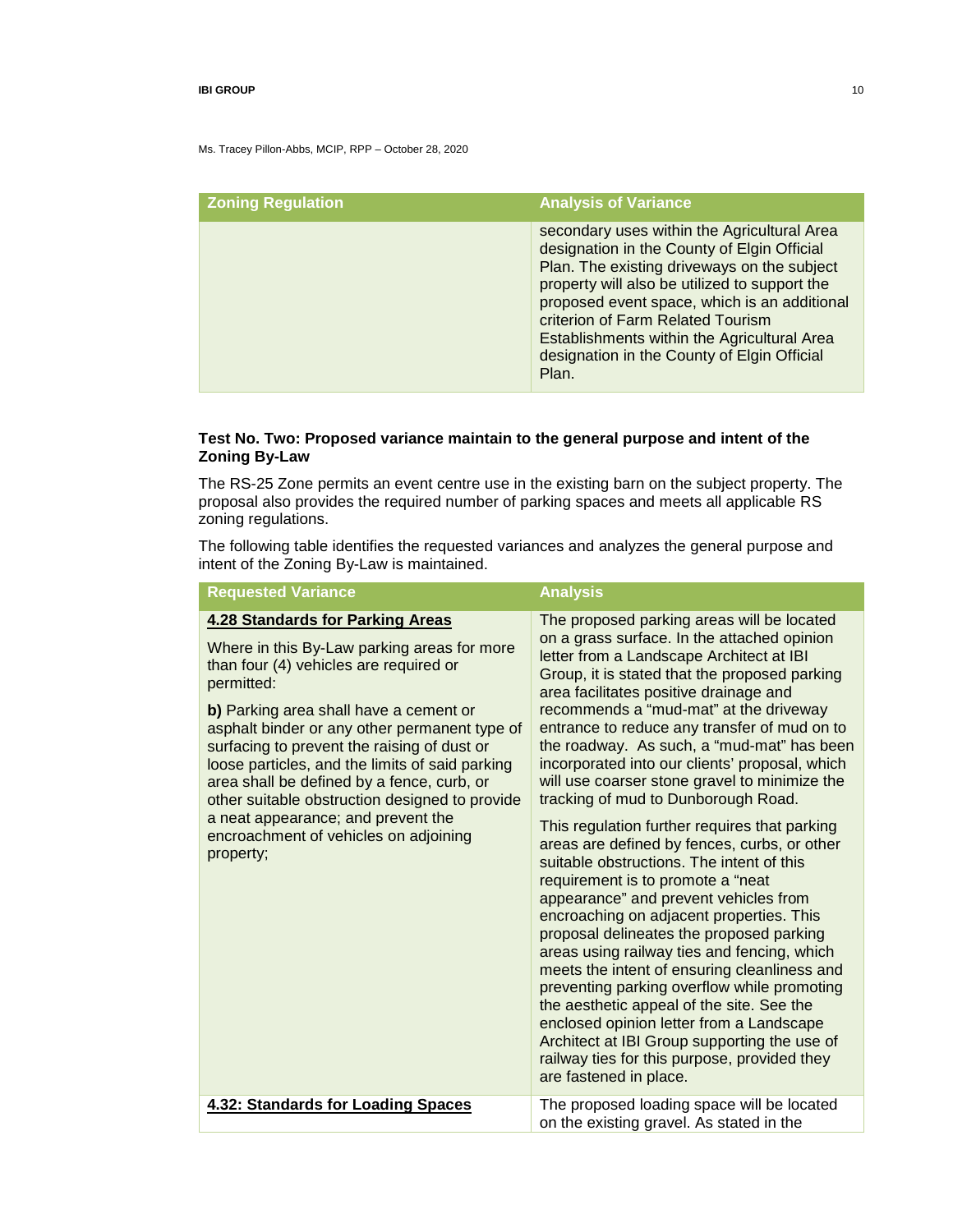Ms. Tracey Pillon-Abbs, MCIP, RPP – October 28, 2020

| <b>Requested Variance</b>                                                                                                                                                                                                                                                                                                                                                                                                                                                                                                                                                            | <b>Analysis</b>                                                                                                                                                                                                                                                                                                                                                                                                                                                                                                                                                                                                                                                                                                                                                                                                                                                                                                                                                                                                                                                                                                                                              |
|--------------------------------------------------------------------------------------------------------------------------------------------------------------------------------------------------------------------------------------------------------------------------------------------------------------------------------------------------------------------------------------------------------------------------------------------------------------------------------------------------------------------------------------------------------------------------------------|--------------------------------------------------------------------------------------------------------------------------------------------------------------------------------------------------------------------------------------------------------------------------------------------------------------------------------------------------------------------------------------------------------------------------------------------------------------------------------------------------------------------------------------------------------------------------------------------------------------------------------------------------------------------------------------------------------------------------------------------------------------------------------------------------------------------------------------------------------------------------------------------------------------------------------------------------------------------------------------------------------------------------------------------------------------------------------------------------------------------------------------------------------------|
| Where in this By-Law loading spaces are<br>required or permitted, the following standards<br>shall apply:<br>c) Loading spaces and approaches to be<br>maintained with a stable surface that is<br>treated to prevent the raising of dust or loose<br>particles;                                                                                                                                                                                                                                                                                                                     | opinion letter from a Landscape Architect at<br>IBI Group attached, the gravel loading space<br>maintains adequate bearing capacity. It is our<br>opinion that the scale of the traffic for a<br>secondary use on an existing surface does<br>not significantly increase any dust or loose<br>particles which may originate from the subject<br>property. Generally, the subject property is<br>subject to dust and loose particles from<br>Dunborough Road, a gravel road.                                                                                                                                                                                                                                                                                                                                                                                                                                                                                                                                                                                                                                                                                  |
|                                                                                                                                                                                                                                                                                                                                                                                                                                                                                                                                                                                      | During the dry times of the event season, the<br>owners have an interest to control dust and<br>particles in order to better serve their<br>customers will work to minimize any potential<br>adverse impacts to surrounding uses.<br>Additional gravel and maintenance can occur<br>if necessary.                                                                                                                                                                                                                                                                                                                                                                                                                                                                                                                                                                                                                                                                                                                                                                                                                                                            |
| <b>4.33 Standards for Entrances and Exits for</b><br><b>Loading and Parking Areas</b><br>Where in this By-Law, loading spaces or<br>parking areas for more than four (4) vehicles<br>are required or permitted:<br>c) A driveway leading to a loading area or<br>parking area shall be defined by a curb of<br>concrete or rolled asphalt and be maintained<br>with a cement or asphaltic binder or any other<br>permanent surfacing. In addition, said<br>driveway shall be located no closer than 15.0<br>metres from the limits of the rights-of-way at<br>a street intersection. | It is our opinion that the intent of this<br>requirement is to delineate a path of travel,<br>promote safe circulation throughout the<br>subject property, and maintain a tidy<br>appearance. As the existing driveway leading<br>to the parking and loading spaces is<br>proposed to be defined by railway ties, it is<br>our opinion that these objectives are<br>achieved. The driveway is currently surfaced<br>by gravel. The attached opinion letter from a<br>Landscape Architect at IBI Group states that<br>it is sufficient for the primary drive aisle to<br>remain gravel, as this surface can facilitate<br>larger vehicles. The proposed "mud-mat" was<br>recommended as a means of reducing any<br>mud from transferring to Dunborough Road,<br>which is currently gravel.<br>This regulation also requires that driveways<br>are not located within 15.0 metres from the<br>limits of the rights-of-way at an intersection.<br>The existing driveway on the subject property<br>with access on Dunborough Road leading to<br>the parking areas is approximately 100.0<br>metres from the intersection of Talbot Line<br>and Dunborough Road. |

As a result of the discussion above, it is our opinion that the proposed variances maintain the general purpose and intent of the Zoning By-Law.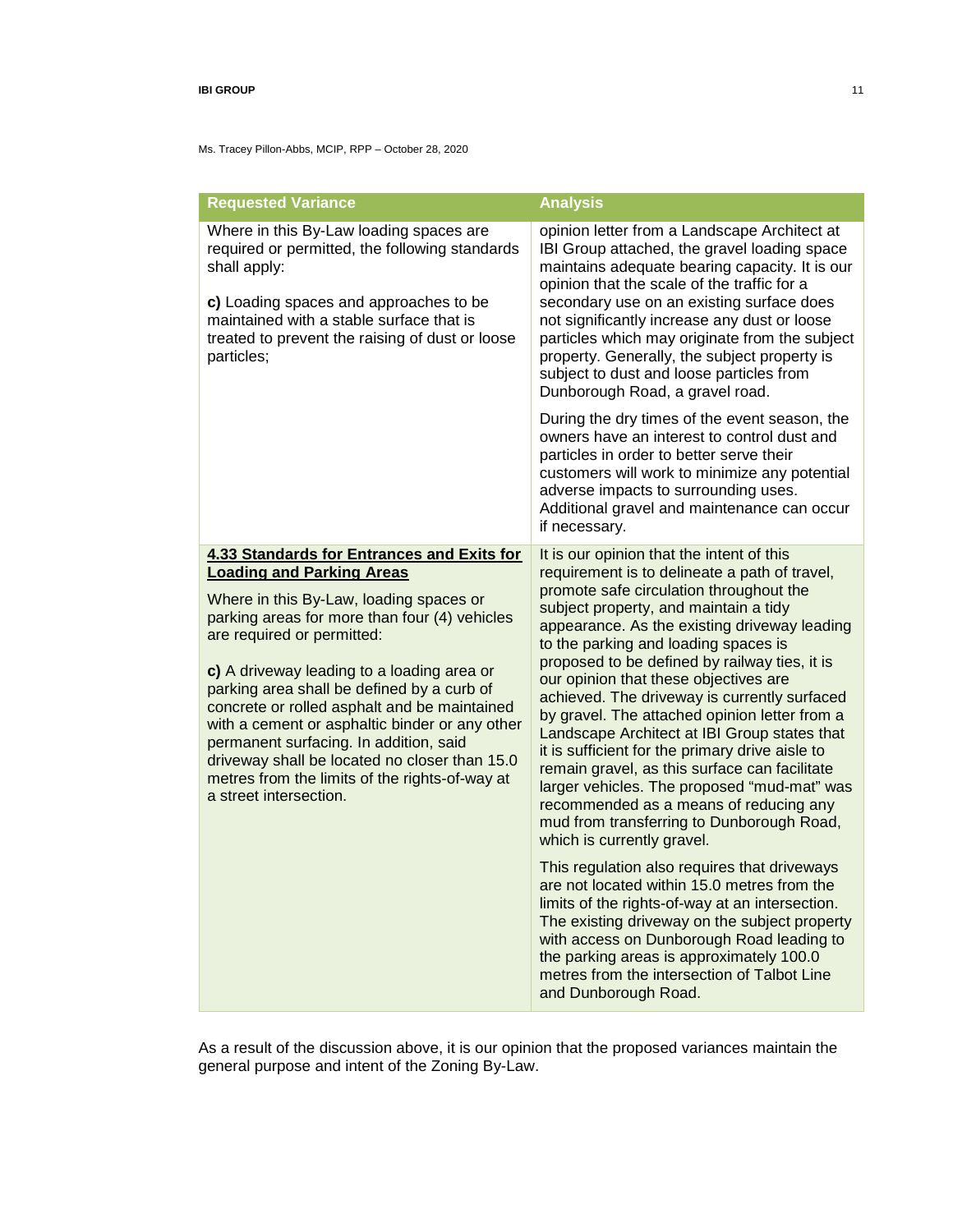Ms. Tracey Pillon-Abbs, MCIP, RPP – October 28, 2020

| <b>Regulation</b>                                                                                                                                                                                                                                                                                                                                                                                                                                                                                                                       | <b>Analysis of Variance</b>                                                                                                                                                                                                                                                                                                                                                                                                                                                                                                                                                                                                                                                                                                                                                                                                                                                                                                                                                                                                         |
|-----------------------------------------------------------------------------------------------------------------------------------------------------------------------------------------------------------------------------------------------------------------------------------------------------------------------------------------------------------------------------------------------------------------------------------------------------------------------------------------------------------------------------------------|-------------------------------------------------------------------------------------------------------------------------------------------------------------------------------------------------------------------------------------------------------------------------------------------------------------------------------------------------------------------------------------------------------------------------------------------------------------------------------------------------------------------------------------------------------------------------------------------------------------------------------------------------------------------------------------------------------------------------------------------------------------------------------------------------------------------------------------------------------------------------------------------------------------------------------------------------------------------------------------------------------------------------------------|
| <b>4.28 Standards for Parking Areas</b><br>Where in this By-Law parking areas for more<br>than four (4) vehicles are required or<br>permitted:<br>b) Parking area shall have a cement or<br>asphalt binder or any other permanent type of<br>surfacing to prevent the raising of dust or<br>loose particles, and the limits of said parking<br>area shall be defined by a fence, curb, or<br>other suitable obstruction designed to provide<br>a neat appearance; and prevent the<br>encroachment of vehicles on adjoining<br>property; | An intention of this requested variance is to<br>recognize the grass surfacing of the parking<br>areas as stable, permanent surfacing. Based<br>on the attached opinion letter from a<br>Landscape Architect at IBI Group, the<br>proposed grass parking area is able to<br>facilitate positive drainage. The proposed<br>"mud-mat" will mitigate any transfer of mud to<br>Dunborough Road, a gravel road, to address<br>limitations created by the grass parking<br>space.<br>The proposed event space use is transient in<br>nature, as it will be used primarily on a<br>seasonal basis from June to October.<br>Additionally, it will likely be rented for one (1)<br>wedding or event per weekend with access<br>provided to renters from Friday to Sunday. If<br>required, additional maintenance can occur. It<br>is our opinion that this variance is considered<br>minor in nature.<br>The parking areas on the subject property are<br>proposed to be defined by fencing near the<br>horse amenity area and railway ties |
|                                                                                                                                                                                                                                                                                                                                                                                                                                                                                                                                         | elsewhere. The proposed Minor Variance<br>application seeks to recognize the railway<br>ties as an "other suitable obstruction". It is our<br>opinion that this relief is minor as the railway<br>ties would effectively delineate the parking<br>areas while promoting the visual appeal of<br>the subject property. This opinion was<br>supported by the opinion letter provided by a<br>Landscape Architect at IBI Group, who<br>approved of the use of railway ties for this<br>approach.                                                                                                                                                                                                                                                                                                                                                                                                                                                                                                                                       |
| <b>4.32: Standards for Loading Spaces</b>                                                                                                                                                                                                                                                                                                                                                                                                                                                                                               | The requested variance seeks to allow<br>existing gravel on the subject property to                                                                                                                                                                                                                                                                                                                                                                                                                                                                                                                                                                                                                                                                                                                                                                                                                                                                                                                                                 |
| Where in this By-Law loading spaces are<br>required or permitted, the following standards<br>shall apply:<br>c) Loading spaces and approaches to be<br>maintained with a stable surface that is<br>treated to prevent the raising of dust or loose<br>particles;                                                                                                                                                                                                                                                                        | accommodate the proposed loading space.<br>Based on the attached opinion letter from a<br>Landscape Architect at IBI Group, the<br>proposed gravel surfacing for loading space<br>maintains adequate bearing capacity. The<br>proposed "mud-mat" will mitigate any transfer<br>of mud to Dunborough Road, a gravel road.                                                                                                                                                                                                                                                                                                                                                                                                                                                                                                                                                                                                                                                                                                            |
|                                                                                                                                                                                                                                                                                                                                                                                                                                                                                                                                         | As earlier discussed, the proposed event<br>space use is transient in nature and will likely<br>not be used more than once a week. If<br>required, additional gravel and maintenance                                                                                                                                                                                                                                                                                                                                                                                                                                                                                                                                                                                                                                                                                                                                                                                                                                                |

# **Test No. Three: Proposed variances are minor in nature**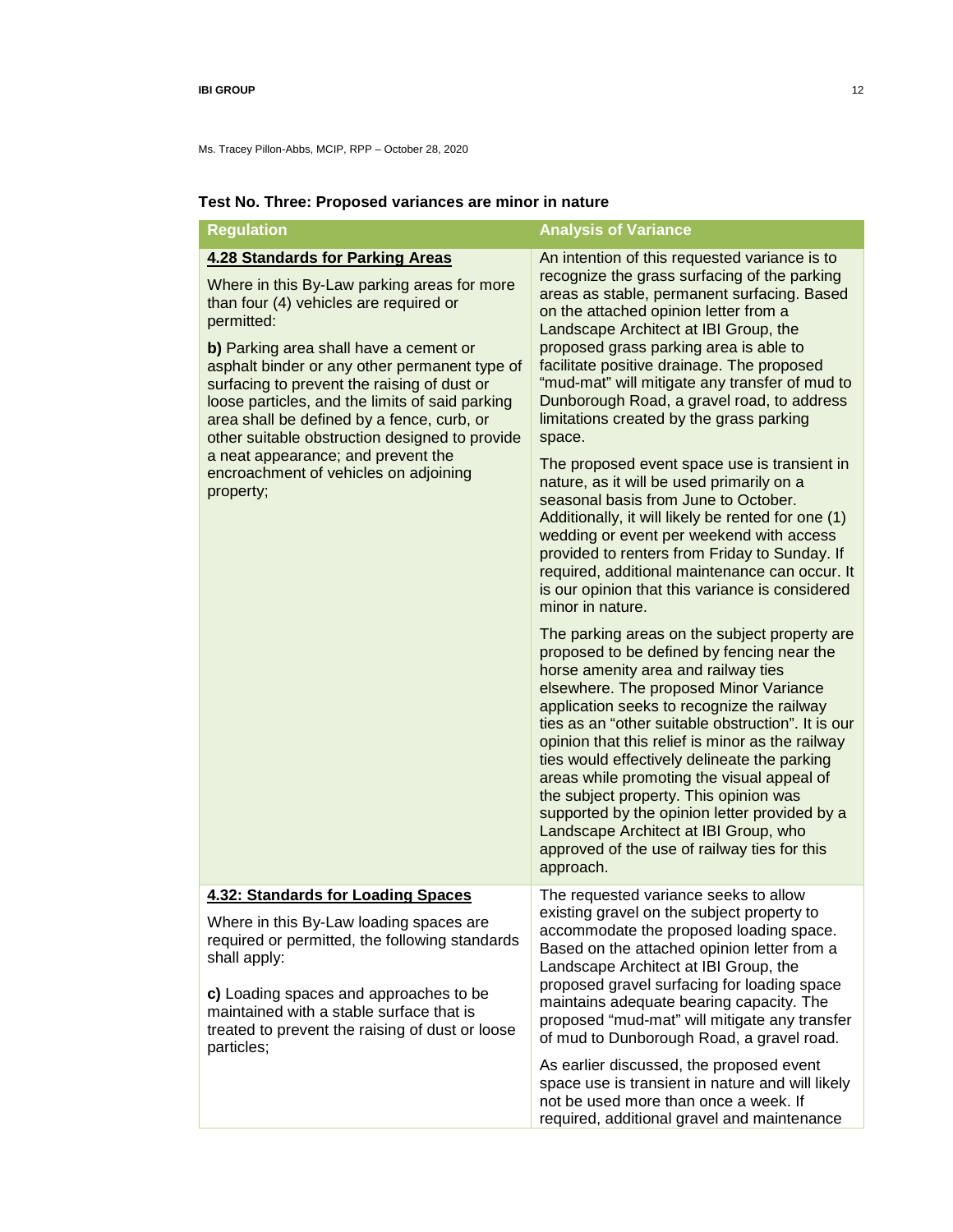Ms. Tracey Pillon-Abbs, MCIP, RPP – October 28, 2020

| <b>Regulation</b>                                                                                                                                                                                                                                                                                                                                                                                                                                                                                                                                                                    | <b>Analysis of Variance</b>                                                                                                                                                                                                                                                                                                                                                                                                                                                                                                                                                                                                                                                                                                                                                                                                                                                                                                                                                                                                                                                                                                                                                                                                                                                                                                                                                                                                                      |
|--------------------------------------------------------------------------------------------------------------------------------------------------------------------------------------------------------------------------------------------------------------------------------------------------------------------------------------------------------------------------------------------------------------------------------------------------------------------------------------------------------------------------------------------------------------------------------------|--------------------------------------------------------------------------------------------------------------------------------------------------------------------------------------------------------------------------------------------------------------------------------------------------------------------------------------------------------------------------------------------------------------------------------------------------------------------------------------------------------------------------------------------------------------------------------------------------------------------------------------------------------------------------------------------------------------------------------------------------------------------------------------------------------------------------------------------------------------------------------------------------------------------------------------------------------------------------------------------------------------------------------------------------------------------------------------------------------------------------------------------------------------------------------------------------------------------------------------------------------------------------------------------------------------------------------------------------------------------------------------------------------------------------------------------------|
|                                                                                                                                                                                                                                                                                                                                                                                                                                                                                                                                                                                      | can occur. It is our opinion that this variance<br>is considered minor in nature.                                                                                                                                                                                                                                                                                                                                                                                                                                                                                                                                                                                                                                                                                                                                                                                                                                                                                                                                                                                                                                                                                                                                                                                                                                                                                                                                                                |
| <b>4.33 Standards for Entrances and Exits for</b><br><b>Loading and Parking Areas</b><br>Where in this By-Law, loading spaces or<br>parking areas for more than four (4) vehicles<br>are required or permitted:<br>c) A driveway leading to a loading area or<br>parking area shall be defined by a curb of<br>concrete or rolled asphalt and be maintained<br>with a cement or asphaltic binder or any other<br>permanent surfacing. In addition, said<br>driveway shall be located no closer than 15.0<br>metres from the limits of the rights-of-way at<br>a street intersection. | An intention of the proposed variances is to<br>recognize the existing gravel surfacing of the<br>driveway as stable, permanent surfacing.<br>Based on the attached opinion letter from a<br>Landscape Architect at IBI Group, the<br>proposed gravel surfacing for the loading<br>space and existing driveway is adequate for<br>facilitating vehicles. The proposed "mud-mat"<br>will mitigate any transfer of mud to<br>Dunborough Road, a gravel road. The<br>proposed event space use is transient in<br>nature, as it will be used primarily on a<br>seasonal basis from June to October.<br>Additionally, it will likely be rented for one (1)<br>wedding or event per weekend with access<br>provided to renters from Friday to Sunday. If<br>required, additional gravel and maintenance<br>can occur. It is our opinion that this variance<br>is considered minor in nature.<br>This zoning regulation requires that<br>driveways are defined by a curb of concrete<br>or rolled asphalt. The proposed Minor<br>Variance application seeks relief from this<br>requirement to permit the use of railway ties<br>to delineate the driveway leading to the<br>parking areas instead. It is our opinion that<br>this variance is minor as this alternative<br>would continue to promote safe circulation on<br>the subject property and maintain a clean<br>appearance, which we believe is the intended<br>purpose of the required curb. |

# **Test No. Four: Proposed variances are desirable for the use of the land**

| <b>Regulation</b>                                                                                                                                                                                                                                                                         | <b>Analysis of Variance</b>                                                                                                                                                                                                                                                    |
|-------------------------------------------------------------------------------------------------------------------------------------------------------------------------------------------------------------------------------------------------------------------------------------------|--------------------------------------------------------------------------------------------------------------------------------------------------------------------------------------------------------------------------------------------------------------------------------|
| <b>4.28 Standards for Parking Areas</b><br>Where in this By-Law parking areas for more<br>than four (4) vehicles are required or<br>permitted:                                                                                                                                            | The proposed variances are not anticipated<br>to create significant negative impacts to the<br>surrounding area. As described above, the<br>driveway and loading space currently exist on<br>the subject property as gravel surfaces. The                                      |
| b) Parking area shall have a cement or<br>asphalt binder or any other permanent type of<br>surfacing to prevent the raising of dust or<br>loose particles, and the limits of said parking<br>area shall be defined by a fence, curb, or<br>other suitable obstruction designed to provide | road closest to the proposed parking areas<br>and existing barn, Dunborough Road, is also<br>surfaced with gravel. All nearby driveways<br>also have gravel surfaces. A "mud-mat" with<br>coarser stone gravel is also proposed near<br>the Dunborough Road access, which will |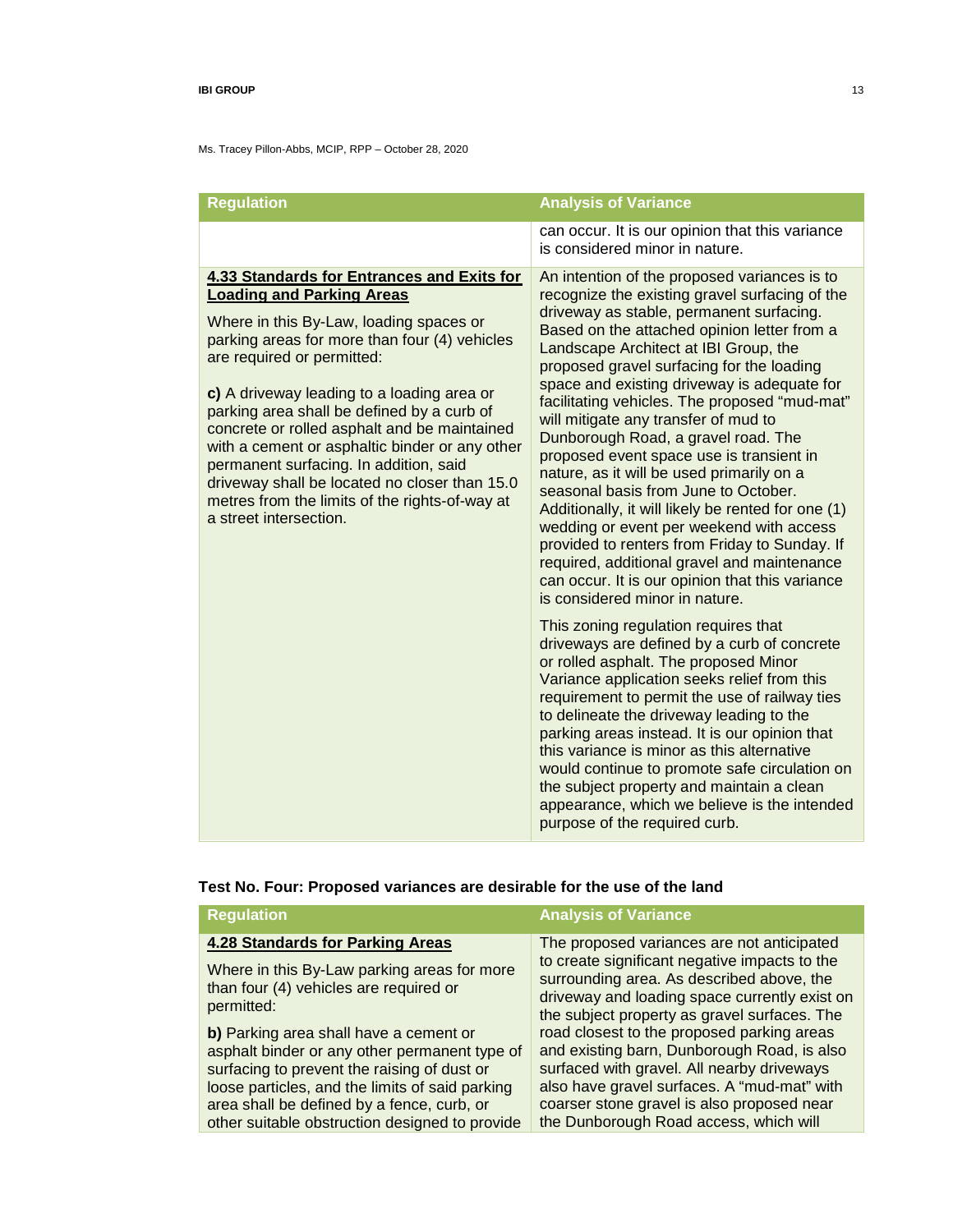| <b>Regulation</b>                                                                                                                                                                                                                                                                                                                                                                                                                                                                                                               | <b>Analysis of Variance</b>                                                                                                                                                                                                                                                                                                                                                                                                                                                                                |
|---------------------------------------------------------------------------------------------------------------------------------------------------------------------------------------------------------------------------------------------------------------------------------------------------------------------------------------------------------------------------------------------------------------------------------------------------------------------------------------------------------------------------------|------------------------------------------------------------------------------------------------------------------------------------------------------------------------------------------------------------------------------------------------------------------------------------------------------------------------------------------------------------------------------------------------------------------------------------------------------------------------------------------------------------|
| a neat appearance; and prevent the<br>encroachment of vehicles on adjoining                                                                                                                                                                                                                                                                                                                                                                                                                                                     | reduce the potential tracking of dirt on to<br>roads in wetter conditions.                                                                                                                                                                                                                                                                                                                                                                                                                                 |
| property;                                                                                                                                                                                                                                                                                                                                                                                                                                                                                                                       | No significant externalities are expected to be<br>generated from the use of fencing and<br>railway ties instead of a concrete or rolled<br>asphalt curb to define the driveway leading to<br>the parking areas and the parking areas<br>themselves. This alternative will also<br>contribute to the aesthetic appeal and<br>enhance the rural character of the subject<br>property.                                                                                                                       |
| <b>4.32: Standards for Loading Spaces</b>                                                                                                                                                                                                                                                                                                                                                                                                                                                                                       | The proposed variances are not anticipated                                                                                                                                                                                                                                                                                                                                                                                                                                                                 |
| Where in this By-Law loading spaces are<br>required or permitted, the following standards<br>shall apply:                                                                                                                                                                                                                                                                                                                                                                                                                       | to create significant negative impacts to the<br>surrounding area. As described above, the<br>driveway and loading space currently exist on<br>the subject property as gravel surfaces. In the<br>attached opinion letter from a Landscape<br>Architect at IBI Group, it is stated that a<br>gravel loading space maintains adequate<br>bearing capacity.                                                                                                                                                  |
| c) Loading spaces and approaches to be<br>maintained with a stable surface that is<br>treated to prevent the raising of dust or loose<br>particles;                                                                                                                                                                                                                                                                                                                                                                             |                                                                                                                                                                                                                                                                                                                                                                                                                                                                                                            |
|                                                                                                                                                                                                                                                                                                                                                                                                                                                                                                                                 | The road closest to the proposed parking<br>areas and existing barn, Dunborough Road,<br>is also surfaced with gravel. All nearby<br>driveways also have gravel surfaces. A "mud-<br>mat" with coarser stone gravel is also<br>proposed near the Dunborough Road access,<br>which will reduce the potential tracking of dirt<br>on to roads in wetter conditions.                                                                                                                                          |
| <b>4.33 Standards for Entrances and Exits for</b>                                                                                                                                                                                                                                                                                                                                                                                                                                                                               | The proposed variances are not anticipated<br>to create significant negative impacts to the                                                                                                                                                                                                                                                                                                                                                                                                                |
| <b>Loading and Parking Areas</b><br>Where in this By-Law, loading spaces or<br>parking areas for more than four (4) vehicles<br>are required or permitted:<br>c) A driveway leading to a loading area or<br>parking area shall be defined by a curb of<br>concrete or rolled asphalt and be maintained<br>with a cement or asphaltic binder or any other<br>permanent surfacing. In addition, said<br>driveway shall be located no closer than 15.0<br>metres from the limits of the rights-of-way at<br>a street intersection. | surrounding area. As described above, the<br>driveway and loading space currently exist on<br>the subject property as gravel surfaces. The<br>road closest to the proposed parking areas<br>and existing barn, Dunborough Road, is also<br>surfaced with gravel. All nearby driveways<br>also have gravel surfaces. A "mud-mat" with<br>coarser stone gravel is also proposed near<br>the Dunborough Road access, which will<br>reduce the potential tracking of dirt on to<br>roads in wetter conditions. |
|                                                                                                                                                                                                                                                                                                                                                                                                                                                                                                                                 | No significant externalities are expected to be<br>generated from the use of fencing and<br>railway ties instead of a concrete or rolled<br>asphalt curb to define the driveway leading to<br>the parking areas. This alternative will also<br>contribute to the aesthetic appeal and                                                                                                                                                                                                                      |